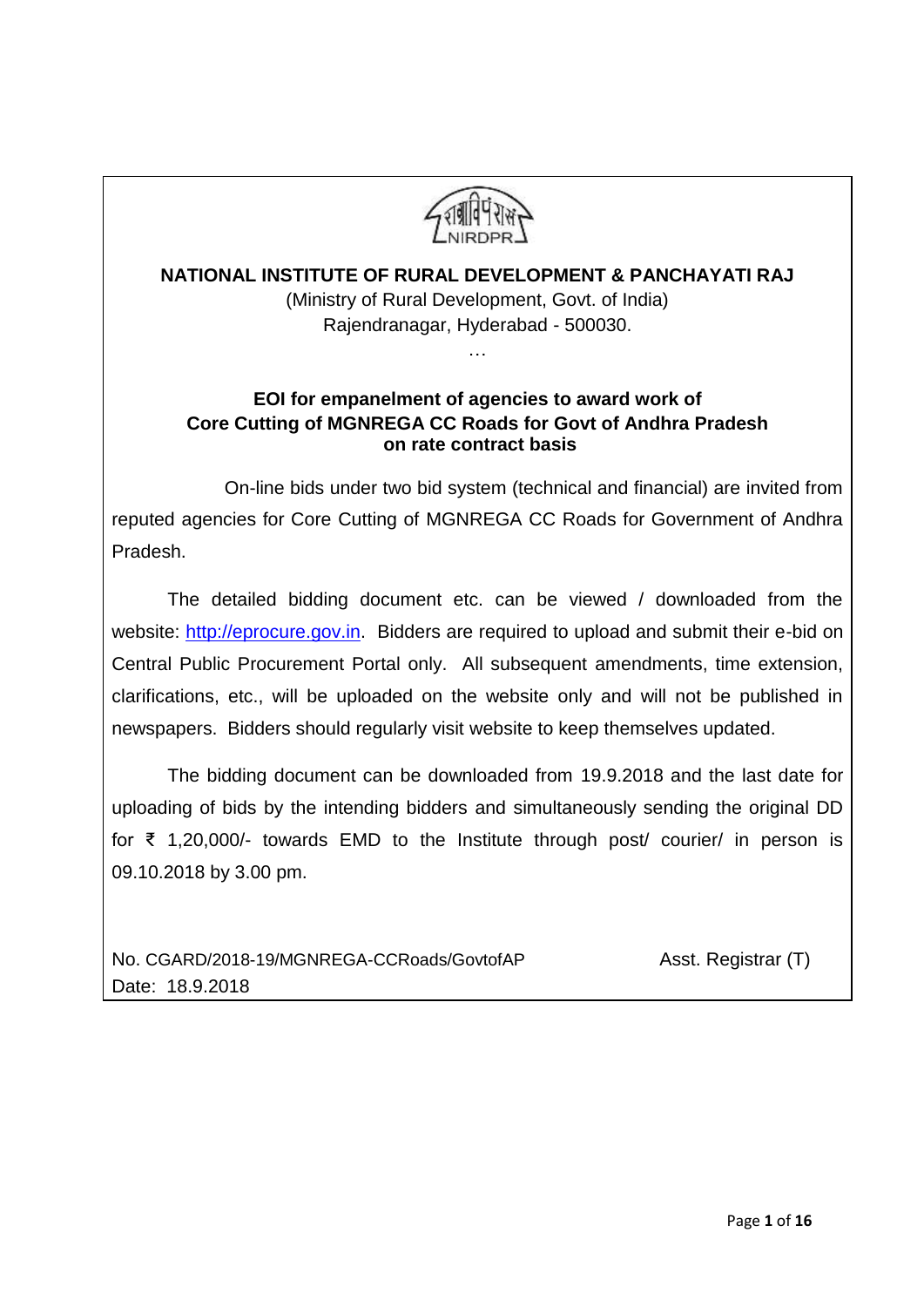**PART-I**



## **NATIONAL INSTITUTE OF RURAL DEVELOPMENT & PANCHAYATI RAJ** (Ministry of Rural Development, Govt. of India)

Rajendranagar, Hyderabad - 500030.

…

## **EOI for empanelment of agencies to award work of Core Cutting of MGNREGA CC Roads for Govt of Andhra Pradesh on rate contract basis**

### **1. Invitation of bids**

On-line bids are invited under two bid system (technical and financial) for empanelment of an agency for Core Cutting of MGNREGA CC Roads for Government of Andhra Pradesh by NIRDPR, Rajendranagar, Hyderabad-500030, Telangana. Manual bids shall not be accepted.

Tender document may be downloaded from Central Public Procurement (CPP) Portal [https://eprocure.gov.in.](https://eprocure.gov.in/) The time schedule for the tendering activities shall be as under:

| 1. | Date of notification of tender notice on   | 19.9.2018             |
|----|--------------------------------------------|-----------------------|
|    | CPP Portal / publication in the newspaper  |                       |
| 2. | Starting date for downloading tender       | 19.9.2018 at 10.00 am |
|    | document by the intending bidders          |                       |
| 3. | Last date for uploading of the bids by the |                       |
|    | intending bidders along with scanned       | 09.10.2018 by 3.00 PM |
|    | copy of Earnest Money Deposit.             |                       |
| 4. | Last date for submission of Demand Draft   |                       |
|    | in original payable in favour of NIRD&     | 09.10.2018 by 3.00 PM |
|    | PR, Hyderabad towards Earnest Money        |                       |
|    | Deposit (EMD)                              |                       |
| 5. | <b>Amount of Earnest Money Deposit</b>     | ₹ 1,20,000/- only     |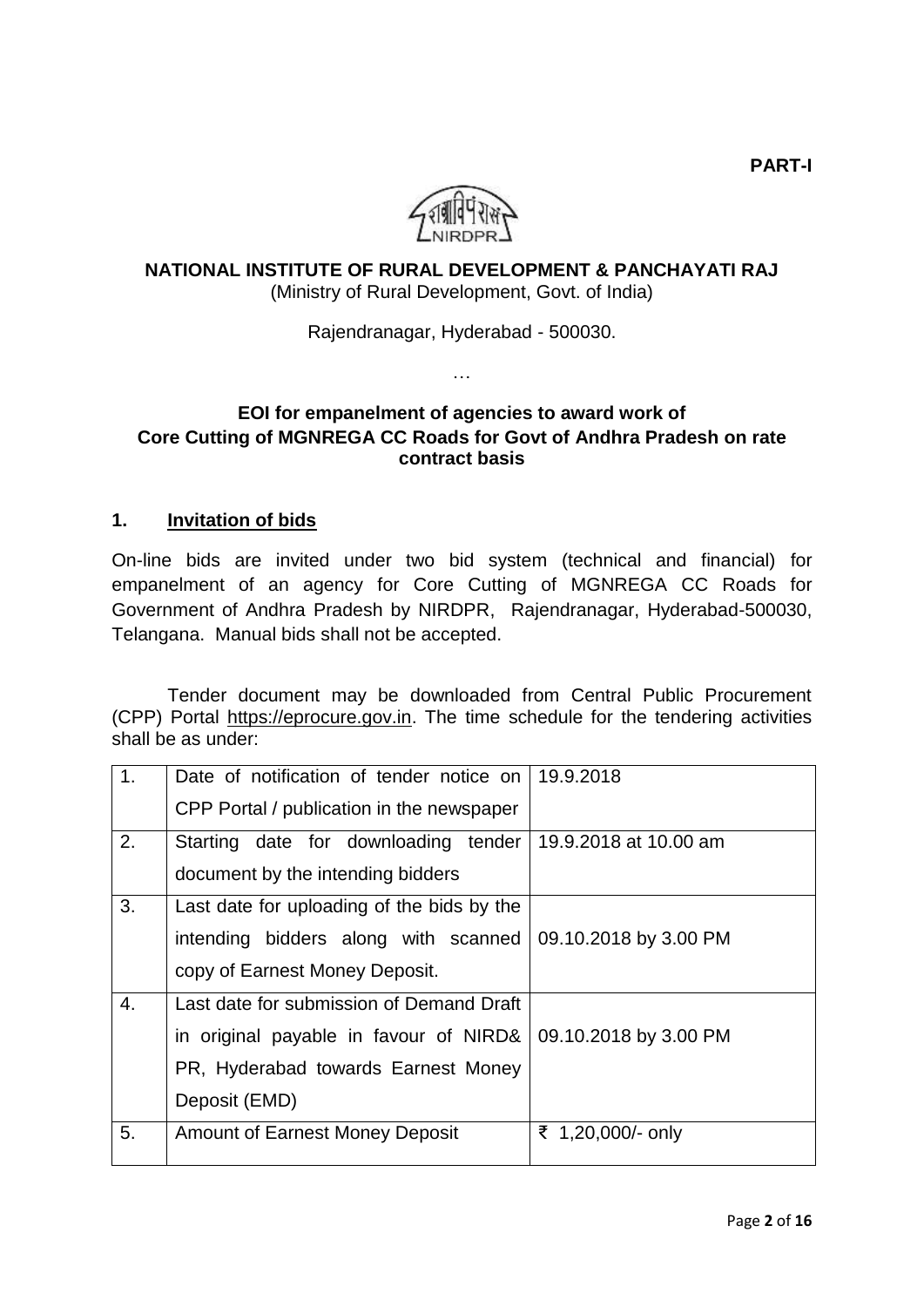| 6.             | Date of downloading of technical bids   10.9.2018 at 3.30 PM<br>received by NIRD&PR through on-line by<br>the last date and time |                                                                                                                                                        |
|----------------|----------------------------------------------------------------------------------------------------------------------------------|--------------------------------------------------------------------------------------------------------------------------------------------------------|
| 7 <sub>1</sub> | Date of downloading of financial bids                                                                                            | To be notified later to only those<br>bidders who qualify in technical<br>bids.                                                                        |
| 8.             | <b>Tendering Authority</b>                                                                                                       | Assistant Registrar (T)<br>National Institute of<br>Rural<br>Development & Panchayati Raj<br>Rajendranagar<br>Hyderabad - 500030.<br>Tel. 040-24008479 |

## **2. Instructions for submission of bids**

- i) Bids shall be submitted on-line in two parts, viz., technical bid in ANNEXURE-II and financial bid in ANNEXURE-III at CPP Portal website: [https://eprocure.gov.in](https://eprocure.gov.in/) **only.** The offers submitted by Telegram/ Fax/ email will not be considered and summarily rejected. No correspondence will be entertained in this matter.
- ii) Not more than one tender shall be submitted by one bidder or bidders having business relationship. Under no circumstance will father and his son(s) or other close relations who have business relationship with one another (i.e. when one or more partner(s)/director(s) are common) be allowed to tender for the same contract as separate competitors. A breach of this condition will render the tenders of both parties liable to rejection.

### **3. Preparation of Bids**

i) Bidders should carefully read the e-tender document and understand its requirements before submission of their bids. They should also take into account any corrigendum published in continuation to the original one. Any non-fulfilment may lead to rejection of bid.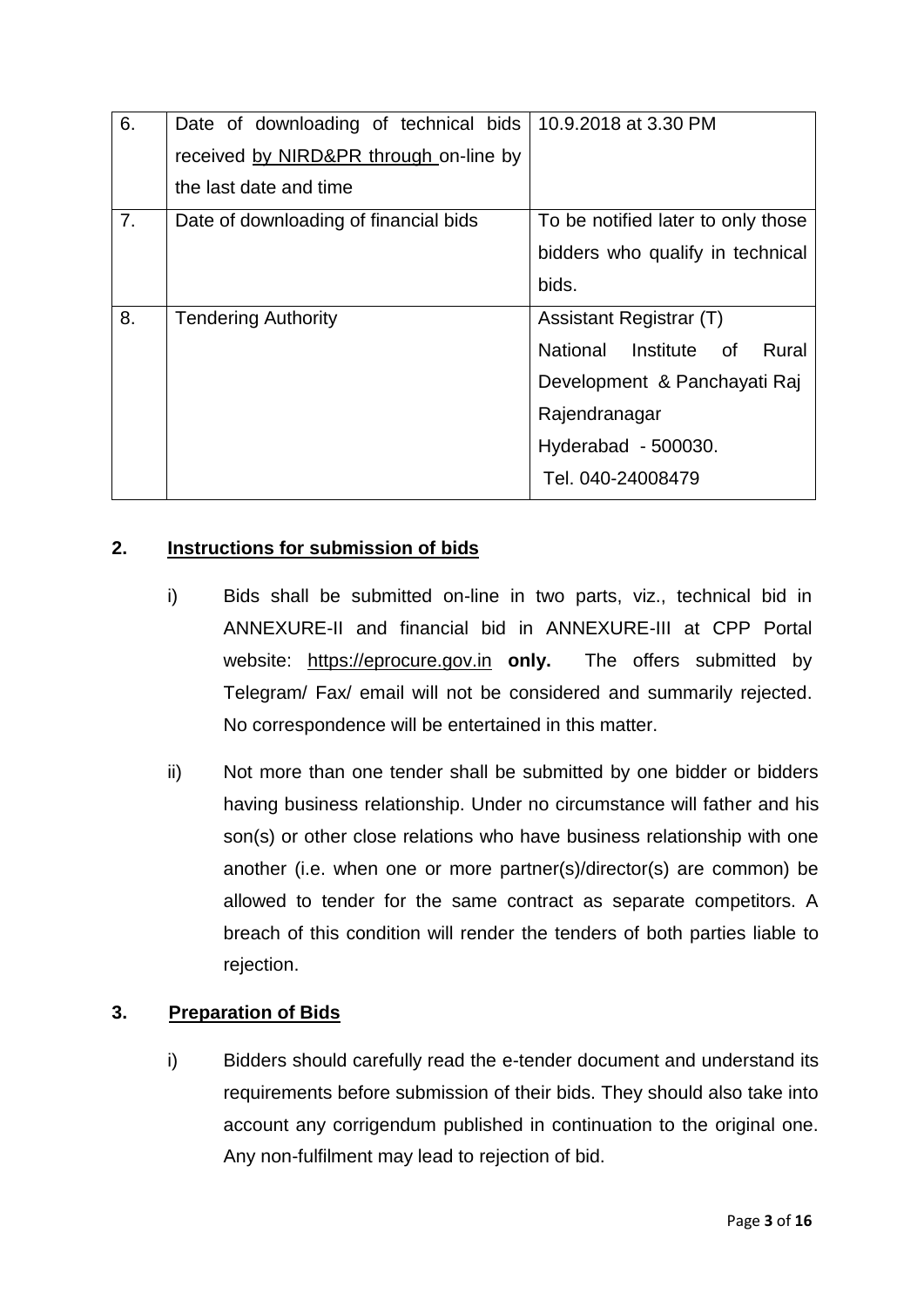- ii) Bid documents to be submitted as required in the e-tender document may be in PDF / XLS / RAR / DWF formats. Bid documents may be scanned with 100 dpi with black and white option.
- iii) The technical bid in ANNEXURE-II to be uploaded in the first cover should contain the following documents:
	- (a) Scanned copy of registration certificate of the firm/company issued by Registrar of Companies (specify if others).
	- (b) Scanned copy of document indicating the firm should have minimum of 5 years' experience in conducting Core cutting tests on Cement Concrete Roads including the firm should have minimum of 2 years' experience in conducting Core cutting tests on Cement Concrete Roads for Government departments, and others to be enclosed for proof.
	- (c) Scanned copy of NABL Accreditation or ISO Certificate.
	- (d) Scanned copy of annual financial turnover of the company/firm for the last 5 financial years. Atleast Rs. 60 lakhs turn over per year (firm having annual turnover of Rs. 60 lakhs in any three years out of 05 years will be considered qualified).
	- (e) Scanned copies of PAN card and GST Registration Certificate;
	- (f) Scanned copy of DD for ₹ 1,20,000/- in favour of NIRD&PR towards EMD, payable at Hyderabad .
	- (g) Letter of acceptance of all the terms and conditions of the tender document on the letter head of the company/firm a per Annexure-1.
- vi) The financial bid should be prepared separately in the format prescribed at **ANNEXURE-III.**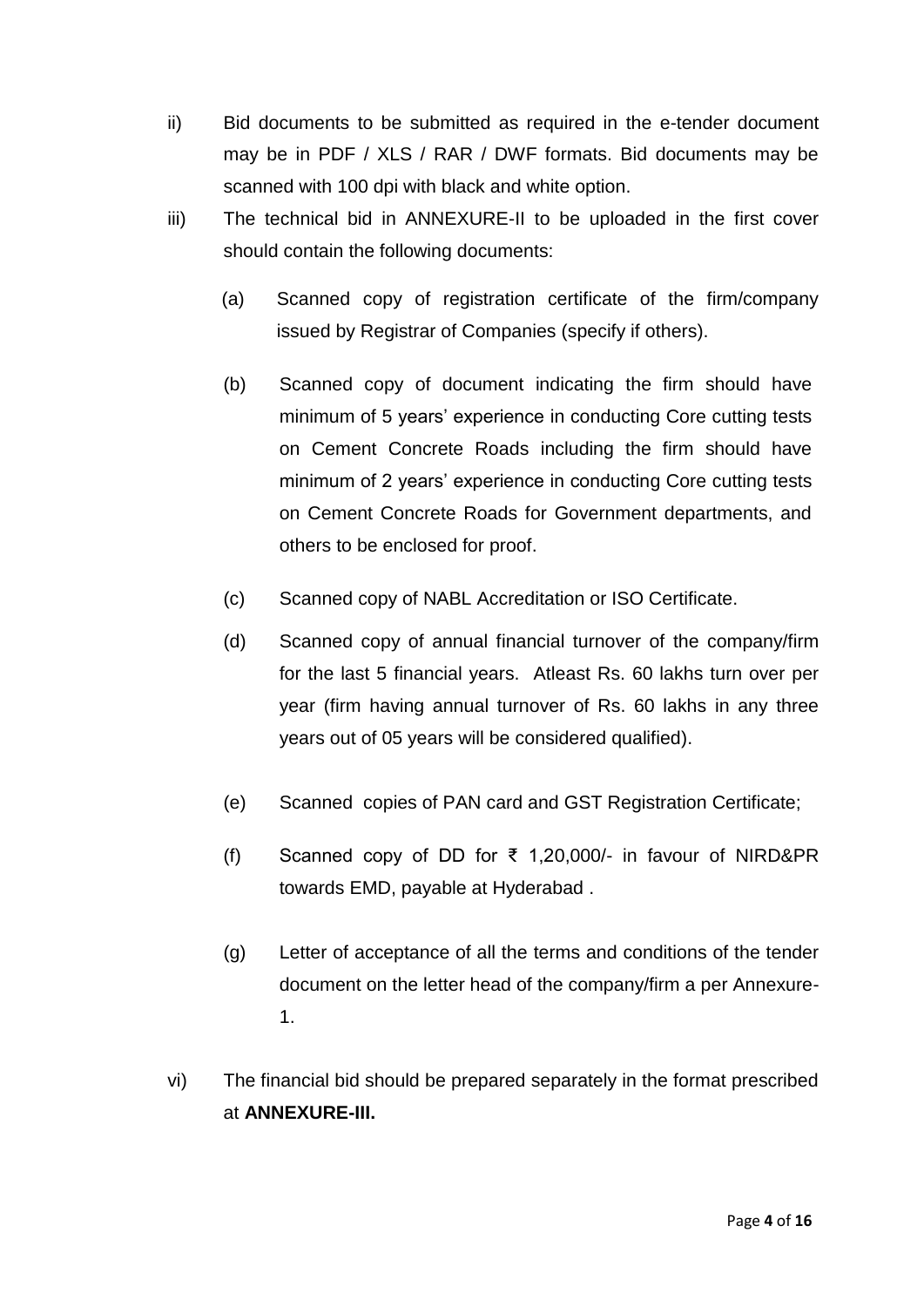### **4. Registration for on-line submission of Bids :**

- i) The bidders are required to submit soft copies of their bids electronically on the CPP Portal [http://eprocure.gov.in](http://eprocure.gov.in/) using valid Digital Signature Certificates (DSC).
- ii) For submission of on-line bid, bidders are required to enrol on the e-Procurement module of the Central Public Procurement Portal (URL: [http://eprocure.gov.in\)](http://eprocure.gov.in/eprocure/app) by clicking on the link **"Online Bidder Enrolment"**.
- iii) As part of the enrolment process, the bidders will be required to choose a unique username and assign a password for their accounts.
- iv) Bidders are advised to register their valid e-mail address and mobile numbers as part of the registration process. These would be used for any communication from the CPP Portal.
- v) Upon enrolment the bidders will be required to register their valid Digital Signature Certificate (Class II or Class III Certificates with signing key usage) issued by any Certifying Authority recognized by CCA India (e.g. Sify / TCS / nCode / eMudhra etc.), with their profile.
- vi) Only one valid DSC should be registered by a bidder. Bidders must ensure that they do not lend their DSC's to others which may lead to misuse.
- vii) Bidders should then log-in to the site through the secured log-in by entering their user ID / password and the password of the DSC / e-Token.
- viii) For uploading the same set of standard documents (e.g. PAN card copy, annual reports, auditor's certificates etc.) required to be submitted as a part of every bid, bidders can use "My Space" area available to them.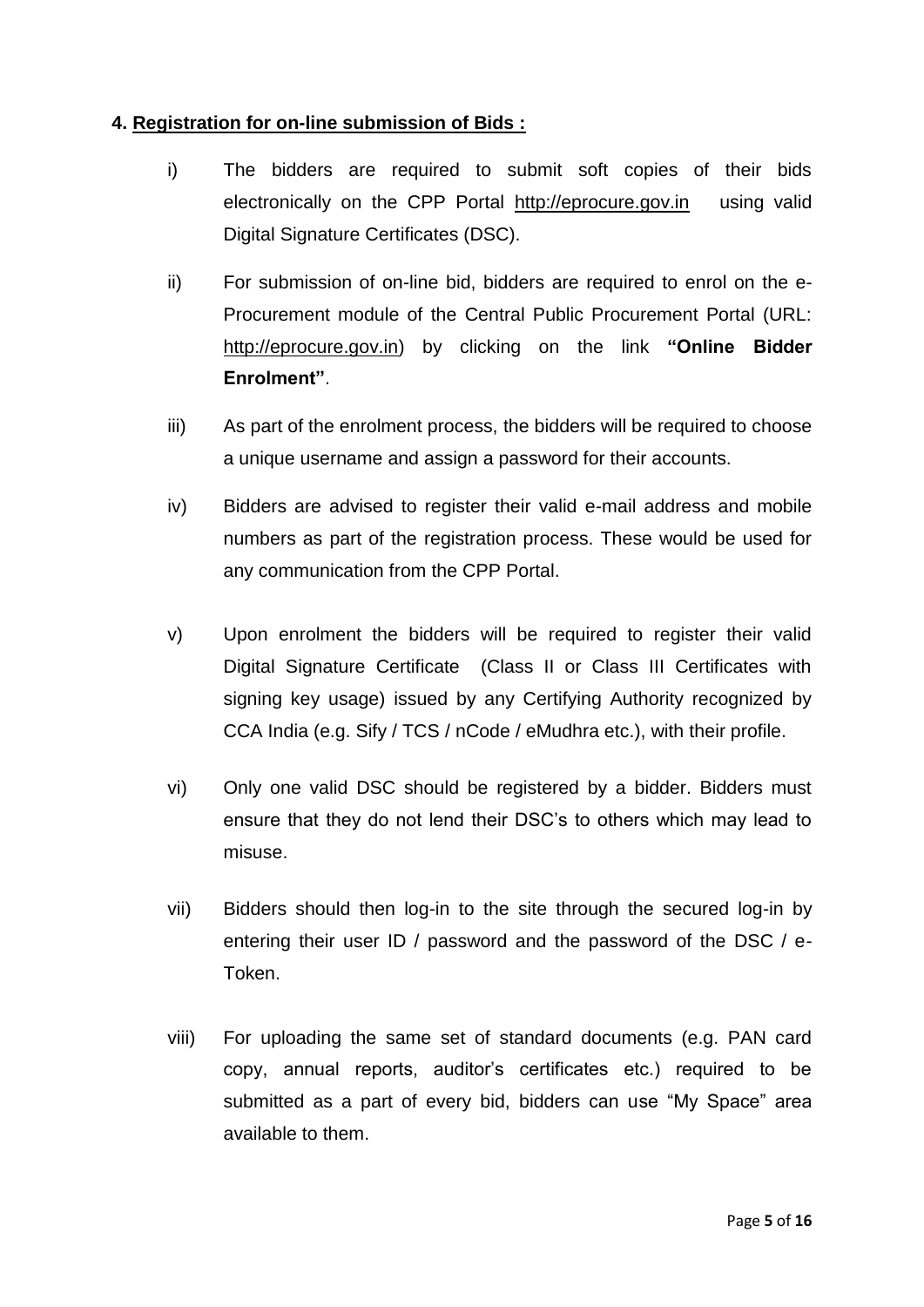### **5. Submission of Bids :**

- i) Bidders must accept the terms and conditions contained in this etender document unconditionally while submitting their bids. They should give such acceptance in writing on the Company/ Firm's letter head in the format prescribed at **ANNEXURE-I**
- ii) Bidder should log-in to the site well in advance for bid submission so that the same is uploaded in time i.e. on or before the bid submission time. Bids received after the due date and time shall not be accepted in any case.
- iii) The bidder has to digitally sign and upload the required bid documents one by one as indicated in the tender document.
- iv) Bidder has to select the payment option as "offline" to pay the tender fee / EMD as applicable and enter details of the instrument.
- v) Hard Copy of DD has to be matched with the details available in the scanned copy and the data entered during bid submission time and the same should be sent to the Assistant Registrar (T), NIRD& PR, Rajendranagar, Hyderabad on or before 9.10.2018 by 3.00 p.m.
- vi) Financial bid must be submitted in the format prescribed (ANNEXURE-III) of this tender document and no other format shall be accepted. Bidders are required to download the file and quote the amount on hard copy. Once the details have been completed, the bidder should submit the same on-line in the form of soft copy. Striking and overwriting on financial bid shall be rejected summarily, as the same is not permitted.
- vii) The server time (which is displayed on the bidders' dashboard) will be considered as the standard time for referencing the deadlines for submission of the bids by the bidders, opening of bids etc. The bidders should follow this time during bid submission.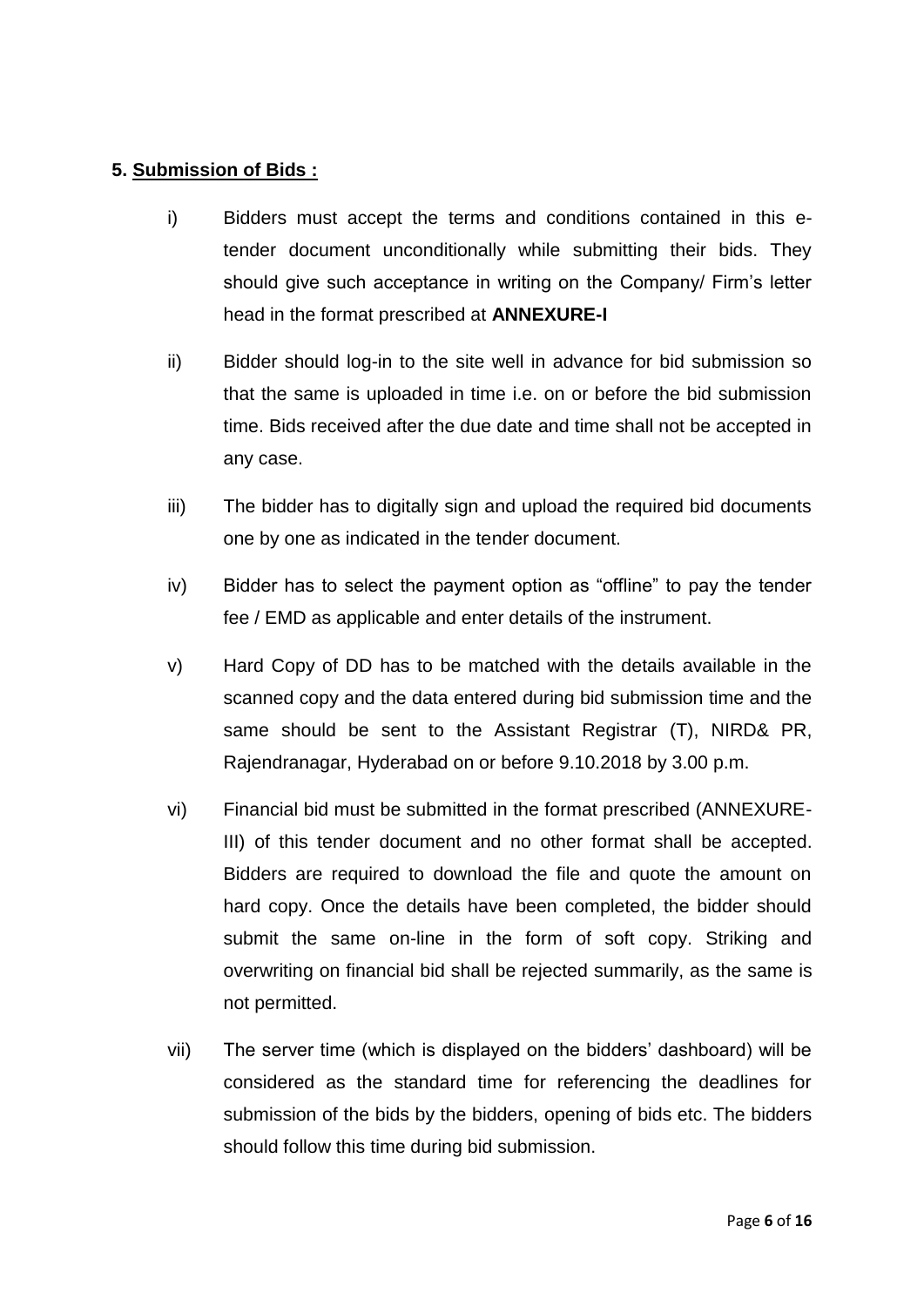- **viii)** All the documents being submitted by the bidders would be encrypted using PKI encryption techniques to ensure the secrecy of the data. The data entered cannot be viewed by unauthorized persons until the time of bid opening. The confidentiality of the bids is maintained using the secured Socket Layer 128 bit encryption technology. Data storage encryption of sensitive fields is done.
- ix) The uploaded tender documents become readable only after the tender is opened by the authorized bid openers.
- x) Upon the successful and timely submission of bids, the portal will give a successful bid submission message & a bid summary will be displayed with the bid no. and the date & time of submission of the bid with all other relevant details.
- xi) The bid summary has to be printed and kept as an acknowledgement of the submission of the bid. This acknowledgement may be used as an entry pass for any bid opening meetings.
- xii) The original Demand Draft towards Earnest Money Deposit must be submitted on or before bid submission closing date and time, to **"Assistant Registrar (T), NIRD&PR, Hyderabad"**. Failure to do so is likely to entail rejection of bids.
- xiii) Any query relating to the process of on-line bid submission or queries relating to CPP Portal in general may be directed to the 24x7 CPP Portal Helpdesk. The contact number for the helpdesk is 1800 233 7315.

## **6. Eligibility criteria for bidders and selection procedure**

- i) For being eligible in technical bidding, the intending bidders
	- (a) must be a registered firm/company/specify if others having registration certificate issued by Registrar of Companies;
	- (b) must have minimum of 5 years' experience in conducting Core cutting tests on Cement Concrete Roads including the firm should have minimum of 2 years' experience in conducting Core cutting tests on Cement Concrete Roads for Government departments, and others to be enclosed for proof.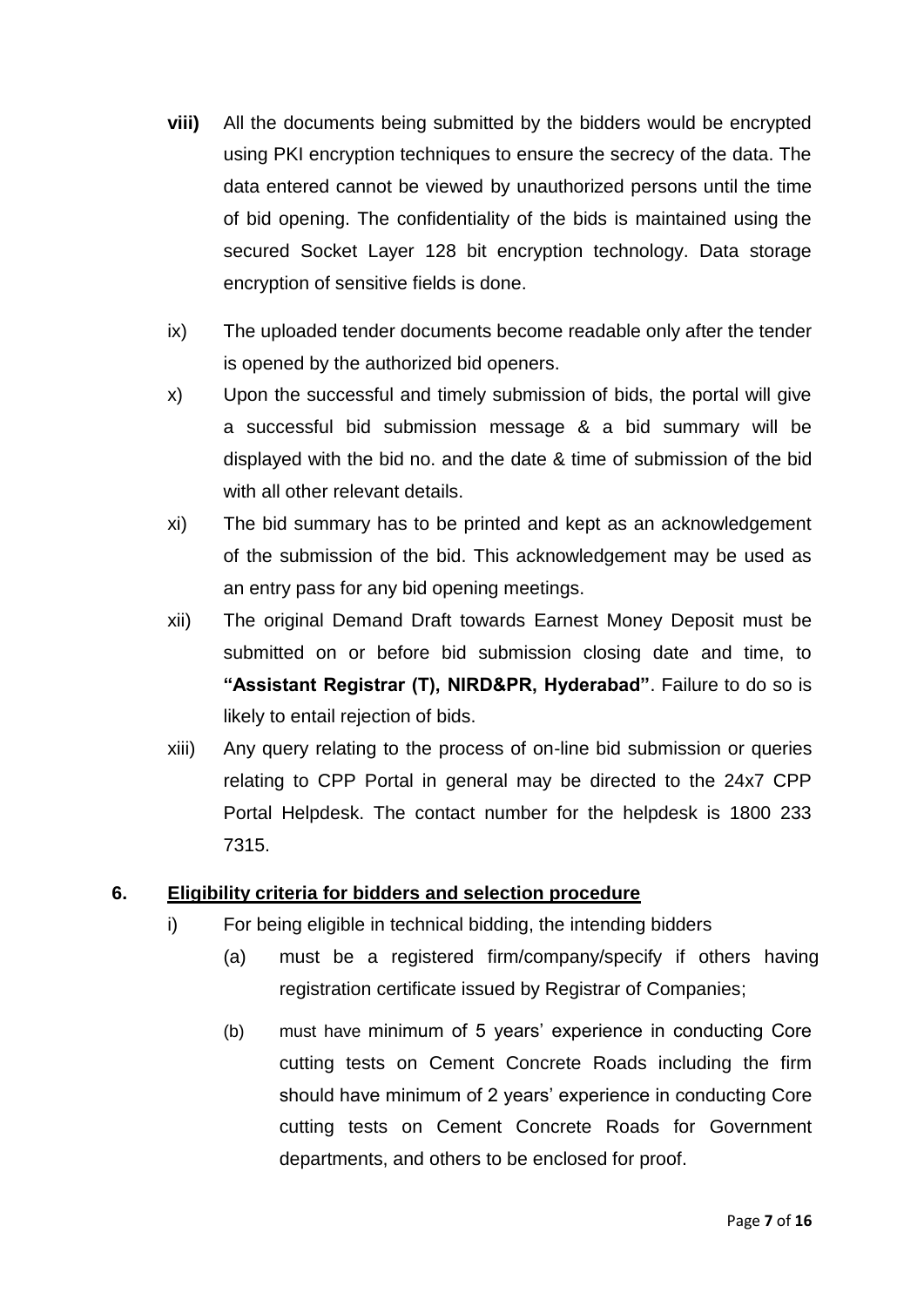- (c) The firm should have NABL accreditation or ISO Certificate.
- (d) The annual financial turnover of the agency should be at least Rs. 60 lakhs per year in last 05 financial years (turnover of Rs. 60 lakhs in any three years out of 05 years will be considered to be qualified).
- (e) PAN No., and GST Registration Certificate;
- (f) Must submit EMD for ₹ 1,20,000/- in favour of NIRD&PR, Hyderabad in original before the last date and time specified for bid submission, no interest whatsoever will be paid by NIRDPR on EMD.
- ii) The bidder who has accepted all the terms and conditions of contract unconditionally in the format prescribed at ANNEXURE-I and whose financial bid including all the taxes/ charges is found to be the lowest shall be selected for award of contract.
- iii) Bidders who qualify on the basis of above criteria shall be short-listed. Financial bids of only such short-listed bidders shall be downloaded.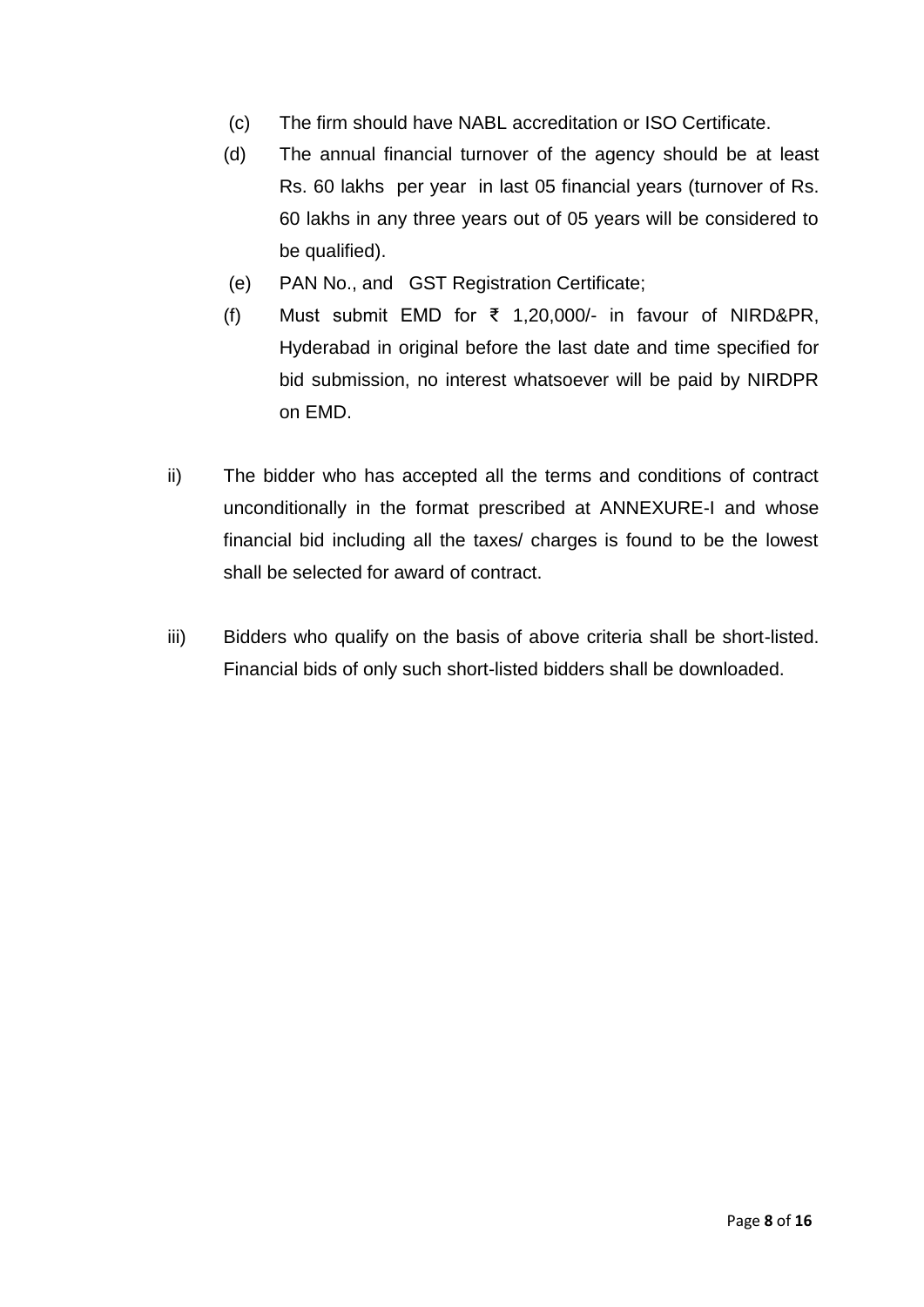**PART - II**



### **NATIONAL INSTITUTE OF RURAL DEVELOPMENT & PANCHAYATI RAJ**

(Ministry of Rural Development, Govt. of India) Rajendranagar, Hyderabad - 500030.

## **EOI for empanelment of agencies to award work of Core Cutting of MGNREGA CC Roads for Govt of Andhra Pradesh on rate contract basis**

…

### **Terms of Reference (ToR)**

#### **1. Background**

A Good Road Network has an important bearing on the economic growth of the country. Rural Connectivity is perceived as one of the major component in increasing the agricultural output and earning capacity of the rural population. There is a marked improvement in quality of life by way of better educational facilities, improved health services, improved attendance by the school teachers as well as students. Accessibility also provides improvement in governance and provision of other facilities like post offices, access to police in case of emergencies and other communication system like telephones. Construction of quality roads requires concerted efforts on many fronts. CC Roads are being constructed under MGNREGA in Andhra Pradesh state in all 13 districts. The NIRD&PR is entrusted with3rd Party Evaluation of MGNREGA CC Roads in Andhra Pradesh state. As a part of evaluation we need core cutting of CC pavements.

#### **2. Scope of work**

The agency will have to conduct required Core Cutting tests on concrete pavements after completion of the work. This would involve inspection of sites,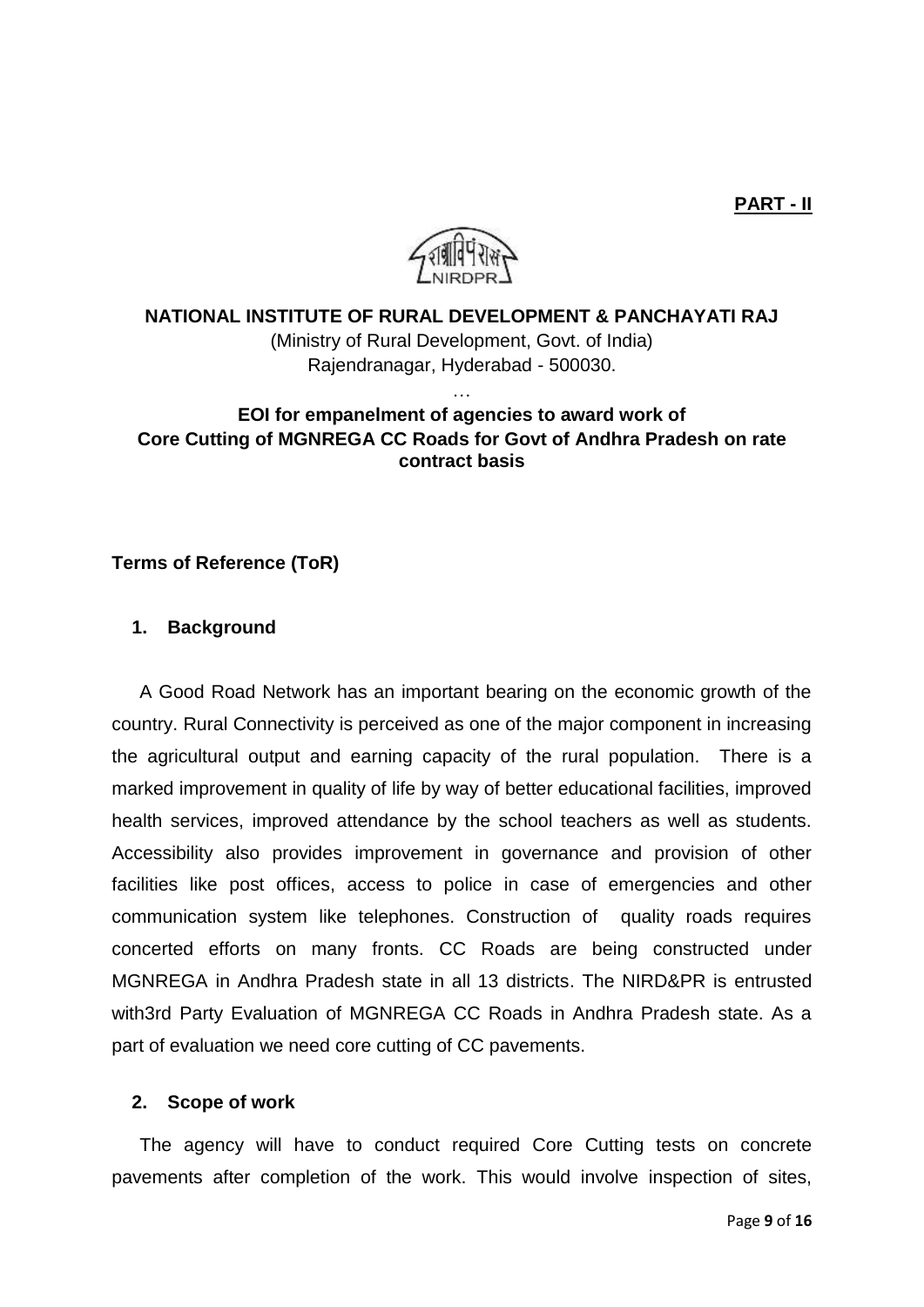collection of samples and conducting tests. 100 samples per district for one year have to be tested i.e. 1300 samples have to be tested in all 13 districts under MGNREGA CC Roads of Govt. of Andhra Pradesh.

### **3. Selection Procedure**

The Locations of samples will be selected by NIRD&PR.

#### **4. Data/Information and Conditions**

- i) The process of Core Cutting and testing samples should be done in the presence of Representative of Panchayatiraj Engineering Department and Project Junior Engineer of NIRD&PR.
- ii) The Generator should be arranged by the firm in the absence of Electricity where ever needed.
- iii) The firm should carry the Core Cutter machine to the site at their own cost and contractor personnel required for Core Cutting work should be engaged by them.

#### **5. Output & Schedule**

- i) The firm should issue an authenticated test certificate for the results obtained after testing the samples for compressive strength.
- ii) The firm should have own laboratory.
- iii) They shall submit the equipment details, details of technical expertise etc.
- iv) All relevant IS & IRC Codes shall be followed for sampling and testing.

#### **6. Other conditions**

The successful bidder should undertake the third party verification of MGNREGA CC Roads for Govt of Andhra Pradesh.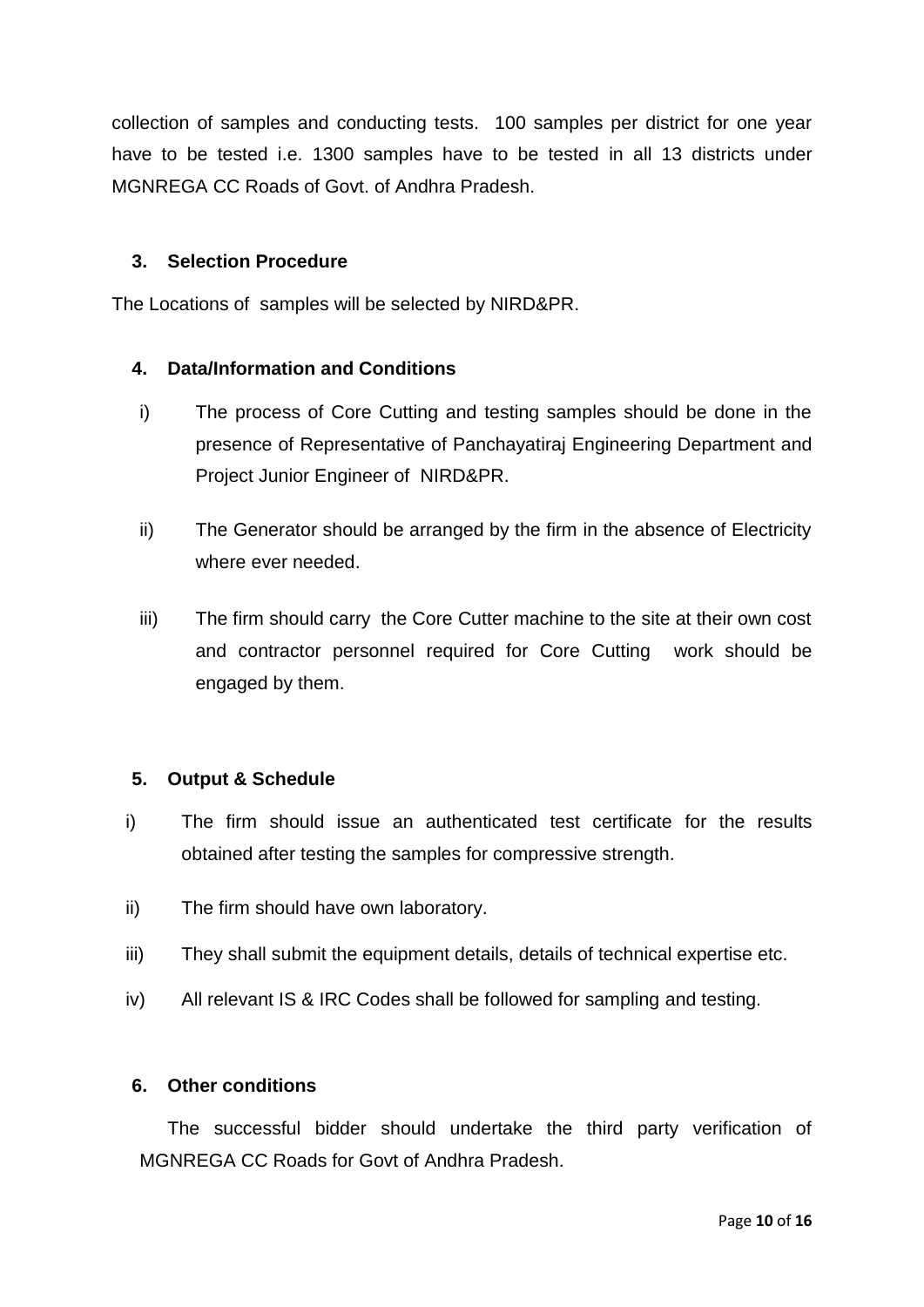- **i)** Acceptance of the work order should be given within 15 days from the date of issue of the same otherwise next bidder will be consider for the issuing work order.
- **ii)** The agency shall have to submit Rs. 3,00,000/- (Rupees three lakhs only) towards performance security in the form of Bank Guarantee. The validity of the security deposit must be at least for three months beyond the tenure of the contract period. No interest whatsoever shall be paid by the Institute on the performance security deposit submitted by the contractor.
- **iii)** The successful bidder will be enrolled for the core cutting testing of MGNREGA CC Roads for Govt. of Andhra Pradesh for a period of 12 months.
- **iv)** No extra cost/charges will be paid irrespective of distance, difficulty, location and accessibility.
- **v)** The work shall be completed within the stipulated time period. If the work is not completed within stipulated time and in case of any anticipated delay in services due to reasons beyond the control of conditions, prior permission from the NIRDPR has to be obtained; else a penalty @ 1% per month of the work order value shall be charged and shall be deducted from the final payable amount.
- **vi)** The allocation of works (locations) for core testing will be issued on monthly basis and payment also will be made on monthly basis.
- **vii)** upon receiving the location, the result shall be submitted with in 20 days.
- **viii)** Fortnightly physical and financial progress of the work should be submitted by contractor to NIRDPR.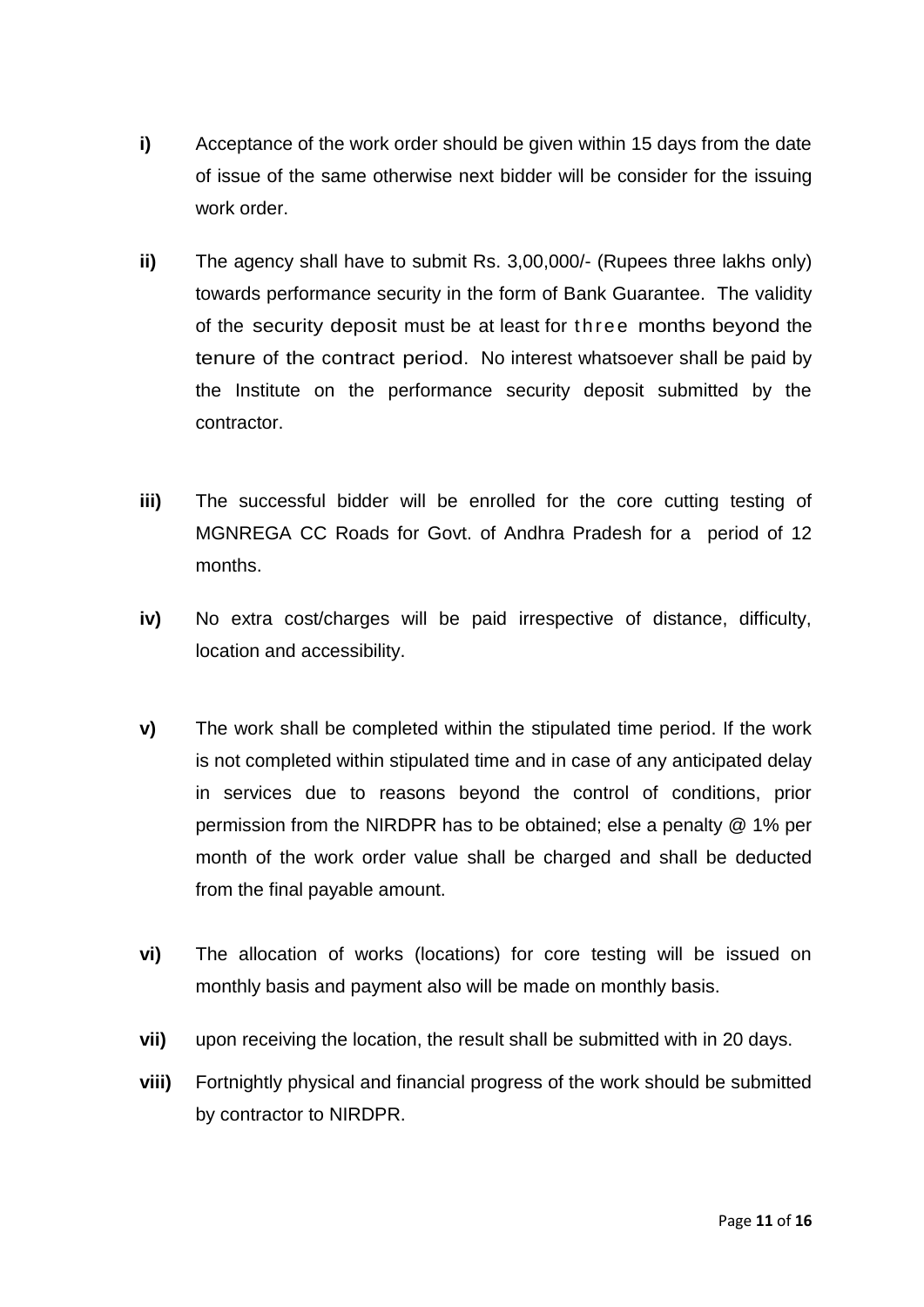- **ix)** Any/accidents/damage caused during the field verification will be the responsibility of the agency.
- **x)** In case of any dispute arises between the contractor and NIRDPR, the decision of the Director General, NIRDPR shall be final and binding.
- **xi)** The Director General, NIRDPR reserves the right to accept or reject any bid (proposal) and to annul the solicitation process and reject all bids (proposals) at any time prior to award of work.
- **xii)** In case of unsatisfactory performance /services, the contract will be liable to be terminated at any point of time giving 15 days notice.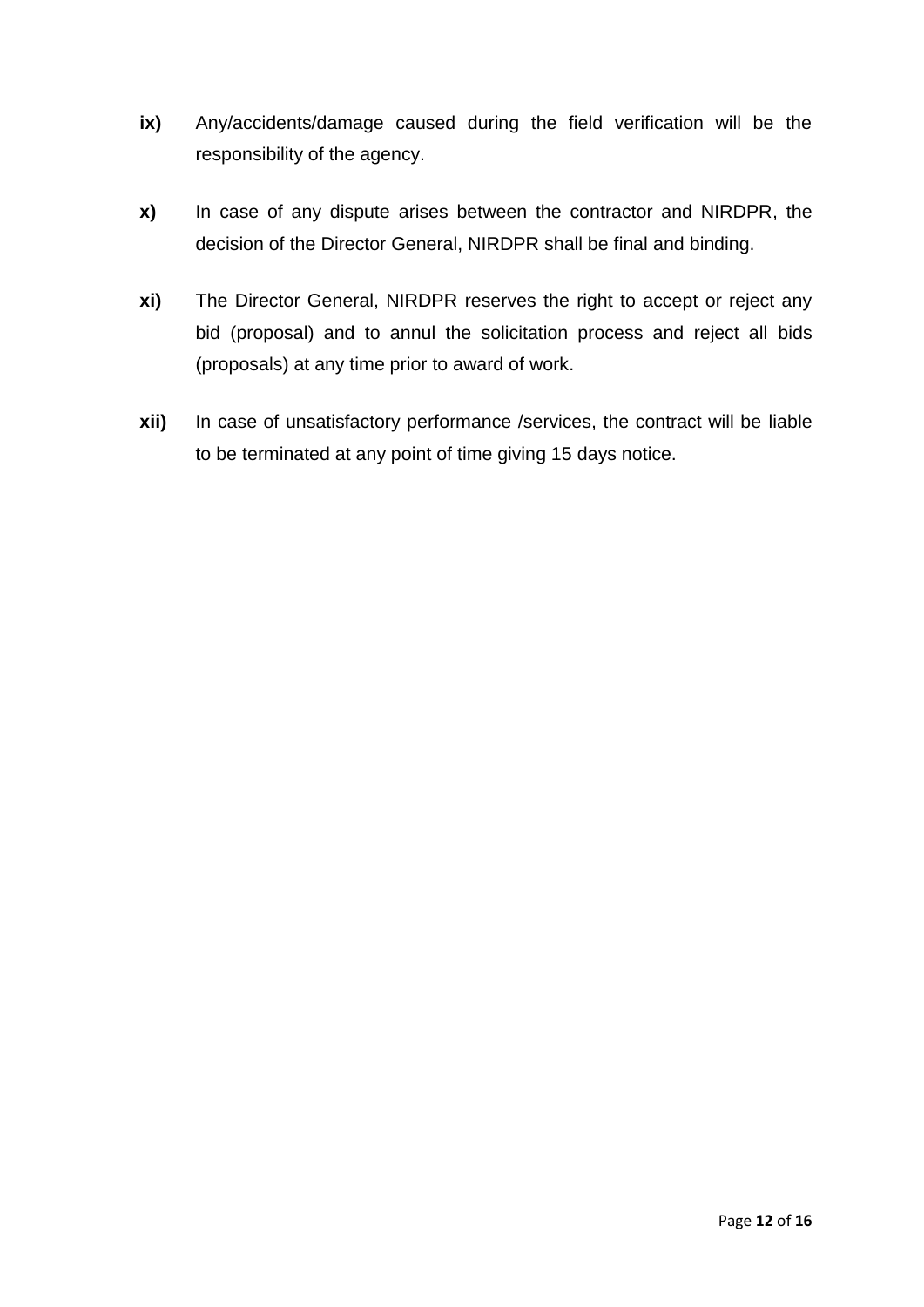## **ANNEXURE-I**

### **LETTER OF ACCEPTANCE OF TEERMS AND CONDITIONS**

(To be given on Company's Letter Head)

Date:

To

The Asst. Registrar (T) National Institute of Rural Development & Panchayati Raj Rajendranagar Hyderabad - 500 030.

## **Subject: EOI for empanelment of agencies to award work of Core Cutting of MGNREGA CC Roads for Govt of Andhra Pradesh on rate contract basis**

**Reference: EOI Notification No. \_\_\_\_\_\_\_\_\_\_\_\_**

Dear Sir,

1. I/We have downloaded/ obtained the EOI document(s) for the above mentioned work from the web site(s) [https://eprocure.gov.in.](https://eprocure.gov.in/) as per your advertisement given in the above mentioned website(s).

2. I/We have read the entire terms and conditions of the EOI document (including all annexure) which form part of the tender document and I/we hereby undertake that I/we shall abide by the terms and conditions including all clauses contained therein.

3. The corrigendum/ corrigenda issued from time to time by the NIRD&PR, Hyderabad too have also been taken into consideration while submitting this acceptance letter.

4. I/We hereby unconditionally accept the tender conditions of above mentioned EOI document/ corrigendum in its entirety.

5. In case of any provision of this tender being found violated by me/ us, the NIRD&PR, Hyderabad shall, without prejudice to any other right or remedy, be at liberty to reject this tender/ bid including the forfeiture of the Bid Security/ Earnest Money Deposit in full.

Yours faithfully,

## **Signature of the Bidder with Official Seal**

Page **13** of **16**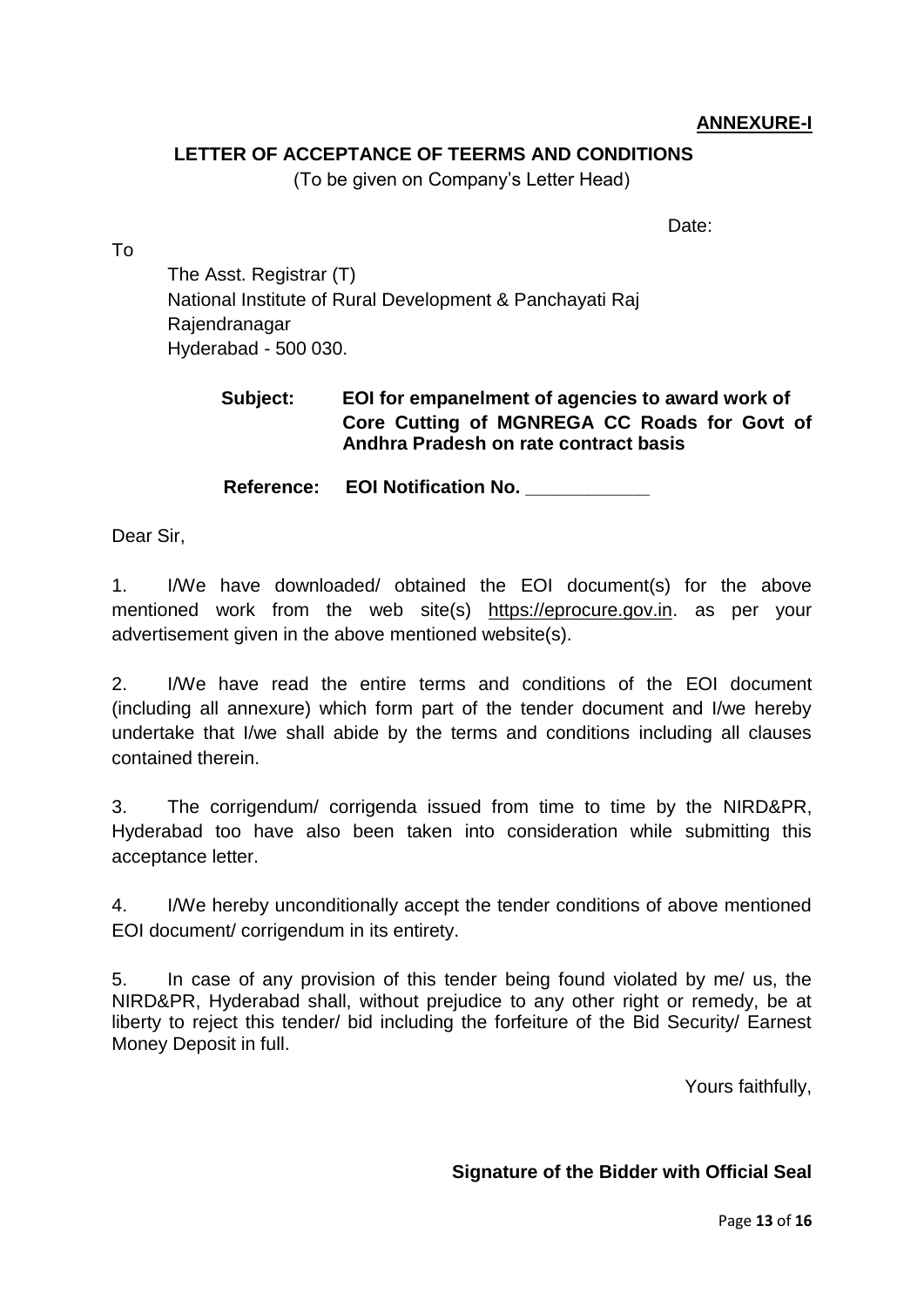### **ANNEXURE-II**

#### **TECHNICAL BID**

# **EOI for empanelment of agencies to award work of**

**Core Cutting of MGNREGA CC Roads for Govt of Andhra Pradesh on rate contract basis**

 $\overline{\mathsf{SI}}$ No. Particulars **Information to be supplied by** the intending bidder 1. Name of the Company/Firm 2. Address of the Company/ Firm/Others (specify) (a) Postal (b) Telephone/ Fax/ Mobile No.(s) (c) E-mail ID (d) Website address, if any 3. Type of the Company/ Firm/Others (specify) (A copy of registration certificate issued by Registrar of Companies to be submitted) 4. Owner/ Director of the Company/ partners of the Firm/ Others (specify) 5. Year of establishment of the Co. / Firm/others 6. For how long the Co./ Firm/others has been providing such services to Government/ Semi-Govt./large private organizations? (proof to be submitted) 7. PAN No. 8. GST Registration No. 9. Details of Demand Draft submitted towards Bid Security/ Earnest Money Deposit for ₹ 1,20,000/- 10. | Annual Turnover during the preceding 3 | Year Turn over in ₹ lakhs years i.e.2013-14, 2014-15, 2015-16, 2016-17 and 2017-18 (copy of audited Balance Sheet and Profit & Loss Account

(Tender Notification No.: \_\_\_\_\_\_\_\_\_\_\_\_\_\_\_\_)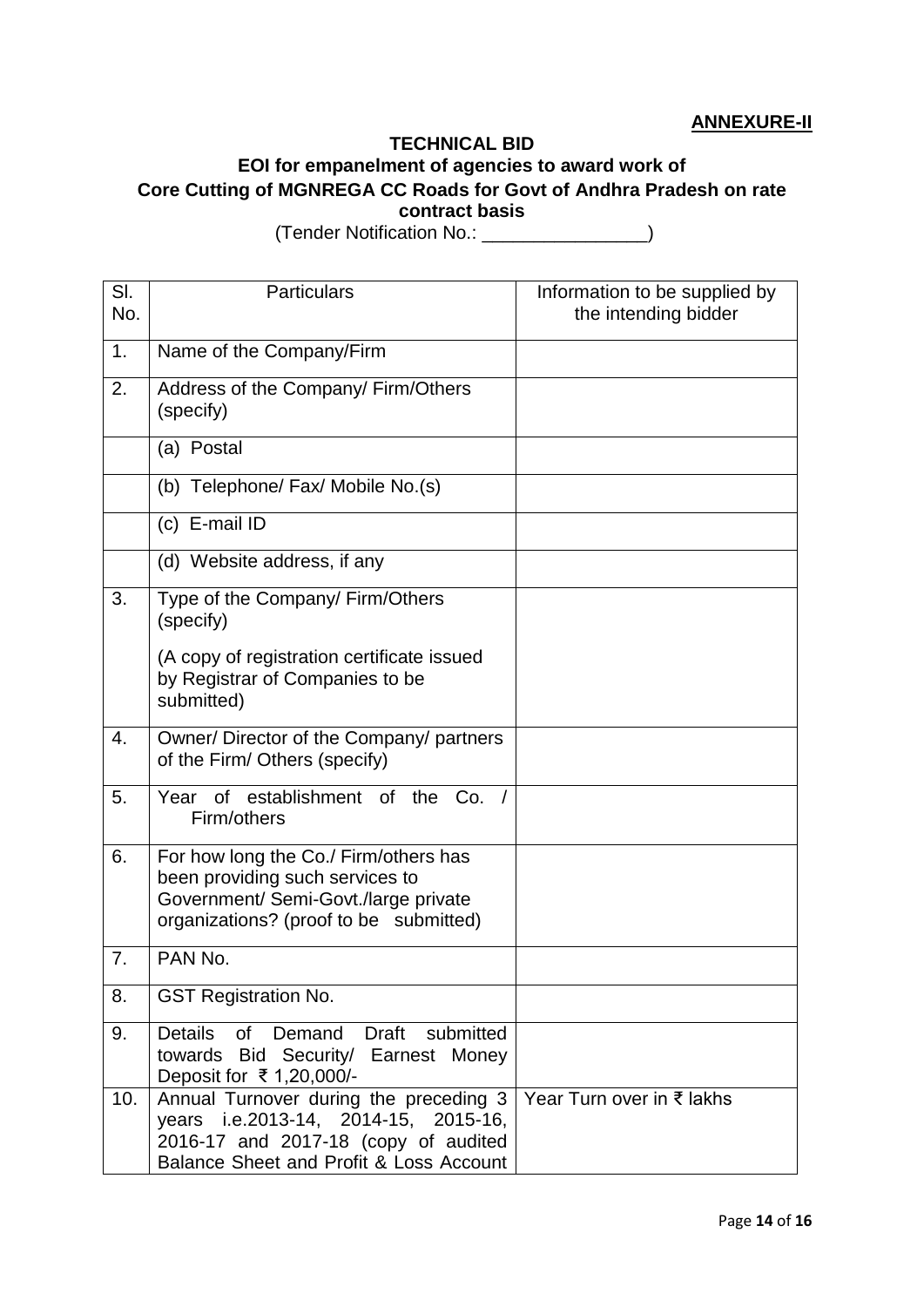|     | to be submitted) indicate firm turnover Rs. 2013-14<br>65 lakhs in each year (3 years turnover of<br>Rs. 65 lakhs in each year will be<br>considered)         |         |
|-----|---------------------------------------------------------------------------------------------------------------------------------------------------------------|---------|
|     |                                                                                                                                                               | 2014-15 |
|     |                                                                                                                                                               | 2015-16 |
|     |                                                                                                                                                               | 2016-17 |
|     |                                                                                                                                                               | 2017-18 |
| 11. | Filing of Income Tax Returns with Income<br>Tax Department for the assessment years<br>2016-17,2017-18 and 2018-19(copy ITR<br>for each year to be submitted) |         |

**Date: Signature of Bidder with official seal**